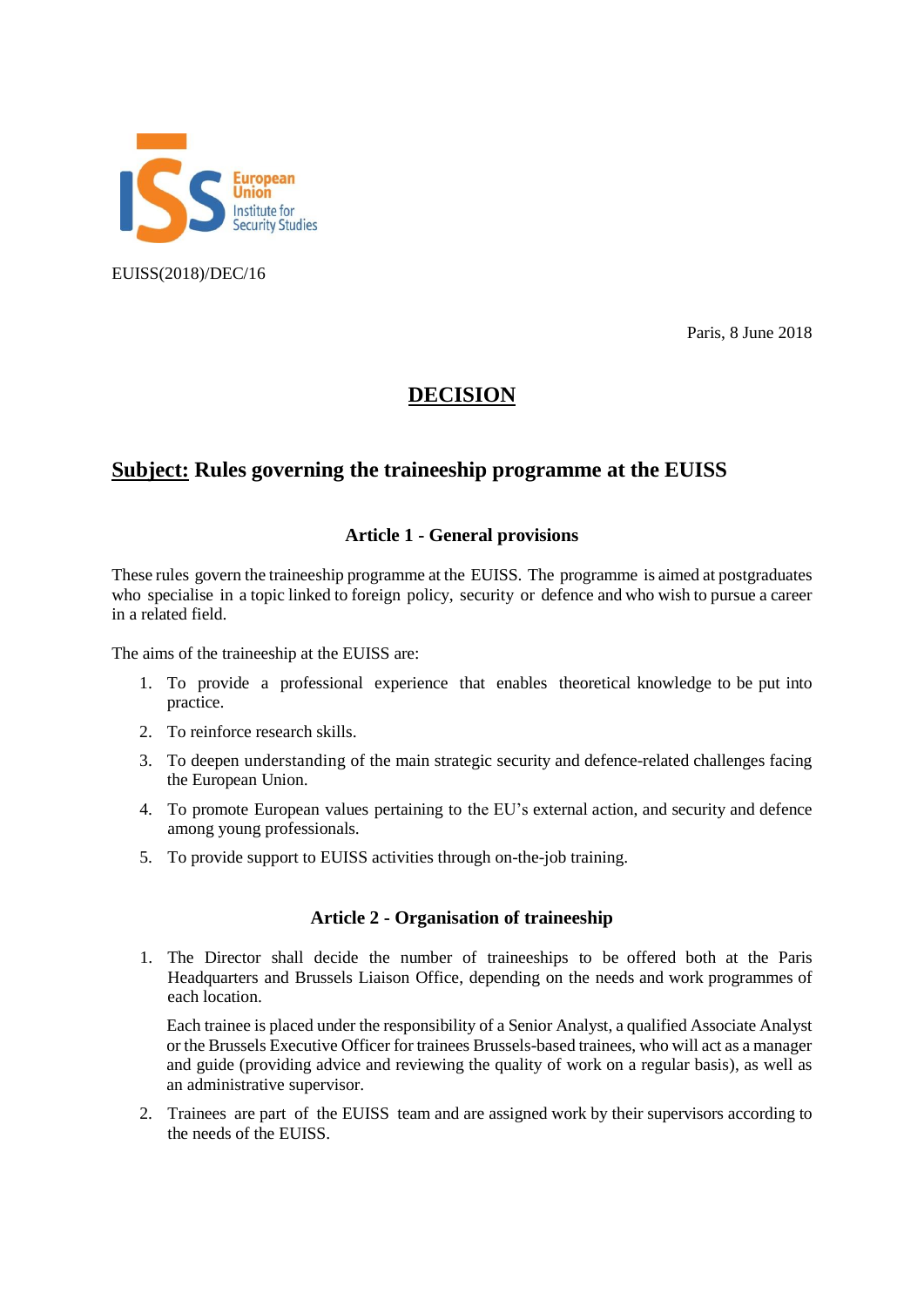## **Article 3 - Eligibility criteria**

- 1. Nationality: trainees are selected from nationals of the member states of the European Union.
- 2. Qualifications:
	- a) University degree: at the moment of the start of the traineeship, candidates must possess a Master's degree. If selected for a traineeship, the candidate may be required to provide certified copies of all diplomas/degrees declared accompanied by, if applicable, official certified translations.
	- b) Languages: candidates must have an excellent command of English, as well as thorough knowledge of at least one other EU language.
	- c) Work experience: although not an eligibility criterion, prior relevant work experience including internships, traineeships and voluntary work may be an asset.

## **Article 4 – Duration**

- 1. Traineeships will last 10 months, normally starting in September. Traineeships may not be extended.
- 2. Starting or completing a traineeship at the EUISS shall not grant any right to obtain another post under a different status within the organisation. If eligible to apply for any such advertised post, trainees shall be put treated in the same manner same as all other candidates.

## **Article 5 – Selection**

- 1. Applications should be made in accordance with the procedures published on the EUISS website. The selection made by the EUISS is final and there is no appeal procedure.
- 2. The EUISS makes its selection of trainees on the basis of the applications received, and more specifically:
	- a) Relevance of educational background.
	- b) Competences and motivation.
	- c) Performance during interview.
	- d) Relevant work experience, if applicable.

#### **Article 6 - Selection procedure**

- 1. Following the closure of the application process, the Head of Administration and Personnel shall make an initial screening, removing all ineligible applications.
- 2. An initial list of approximately 10 applications per available post is then presented to the Deputy Director who, in cooperation with the relevant Senior or Associate Analyst concerned (or the Brussels Executive Officer for trainees to be selected for the Brussels Liaison Office), draws up a shortlist of candidates to be interviewed. This shortlist shall be approved by the Director.
- 3. Shortlisted candidates will be interviewed by phone. The Deputy Director, the Head of Administration and Personnel and the Senior or Associate Analyst concerned (or the Brussels Executive Officer for trainees to be selected for the Brussels Liaison Office), shall be part of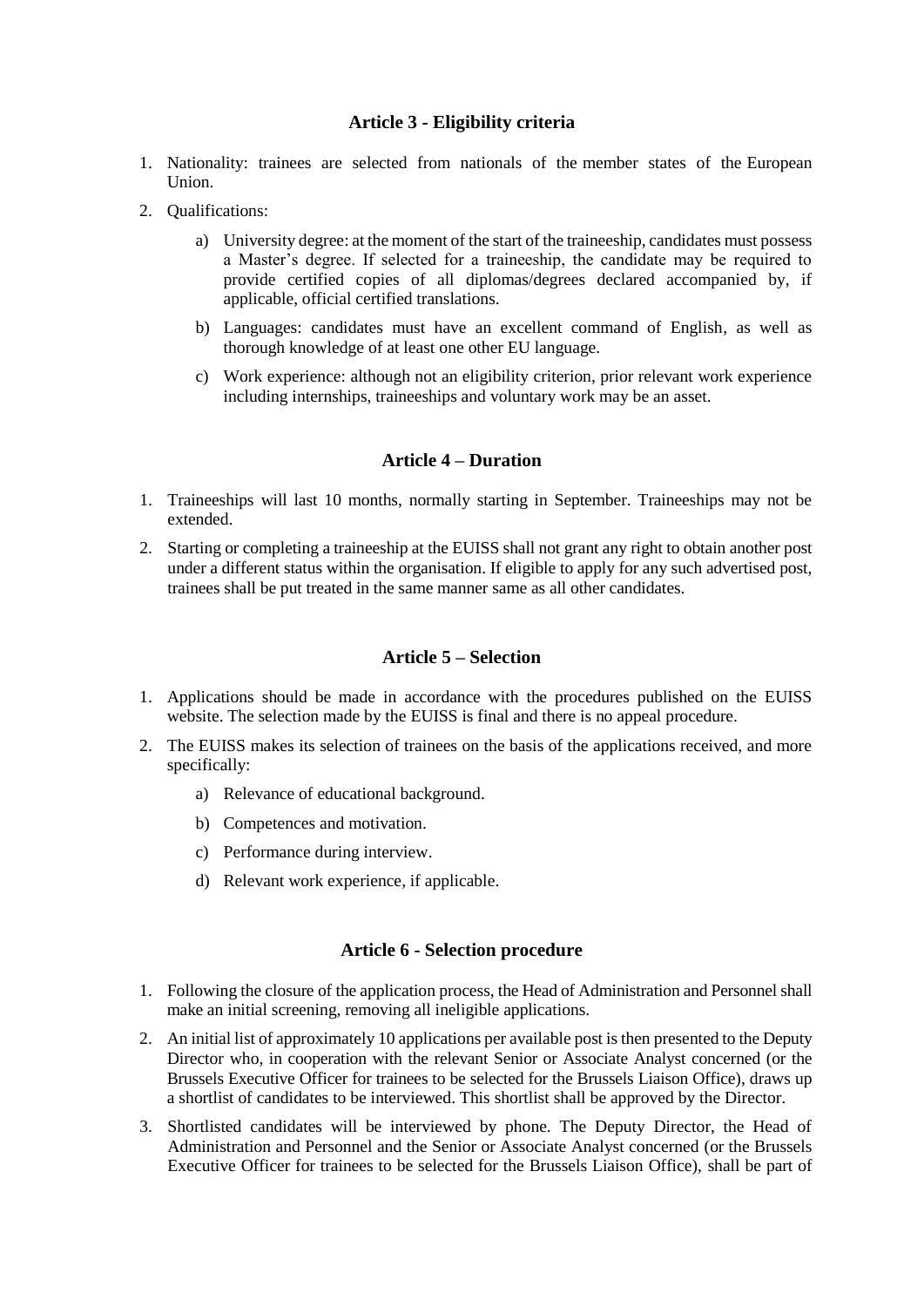the selection committee.

- 4. The selection committee shall make a proposal to the Director, who shall make the final decision on the candidates to recruit.
- 5. Successful applicants:
	- a) Successful applicants are contacted by email. The email will outline the traineeship offer, including the exact dates of the traineeship, as well as other conditions.
	- b) Applicants will be given a period of seven working days to respond by email.
	- c) Applicants who decline the offer will be excluded from the ongoing procedure. They may re-apply for a subsequent traineeship by submitting a new application.
- 6. Unsuccessful applicants
	- a) Unsuccessful applicants are contacted by email.
	- b) Unsuccessful shortlisted candidates will be asked if they wish to remain on a reserve list. If they agree, their applications will be kept only for the duration of the session they originally applied for.

# **Article 7 - Rights and duties**

- 1. Trainees shall comply with the instructions given by their supervisor or other staff members of the EUISS, as applicable. They must also comply with these Rules and the Staff Regulations of the EUISS.
- 2. Trainees must exercise the greatest discretion regarding facts and information learned during the course of their traineeship. They must not disclose to any unauthorised person any document or information which has not already been made public. They will continue to be bound by this obligation after the end of their traineeship.
- 3. Admission to the traineeship programme does not confer on trainees the status of Temporary Agents, nor does it entail any right or priority with regard to recruitment at the EUISS.
- 4. Trainees should adhere to the working hours of the EUISS (09:00-18:00).
- 5. Trainees are entitled to 1.5 day's leave per month, as well as statutory holidays.
- 6. Leave requests must be approved by the Head of Administration and Personnel.
- 7. In case of illness, trainees must notify their supervisor and EUISS administration as soon as possible.
- 8. During their traineeship, trainees cannot work or exercise gainful employment for third parties linked to the area of work of the EUISS. This includes interest groups/lobbies, press and media or private entities related to the fields of security, defence or any other area of study of the EUISS. They may not exercise any other gainful employment which may adversely affect the work assigned during the traineeship. If a conflict of interest should arise, trainees should immediately report this to their supervisor in writing, who shall then inform the Director, who shall decide on the appropriate actions to be taken.
- 9. Trainees must not, either alone or with others, publish on any matter dealing with the work of the EUISS without the written permission of the Director.
- 10. Whenever justified, trainees may be sent on mission. Expenses incurred will be reimbursed in accordance with the Staff Regulations of the EUISS.

# **Article 8 - Financial matters**